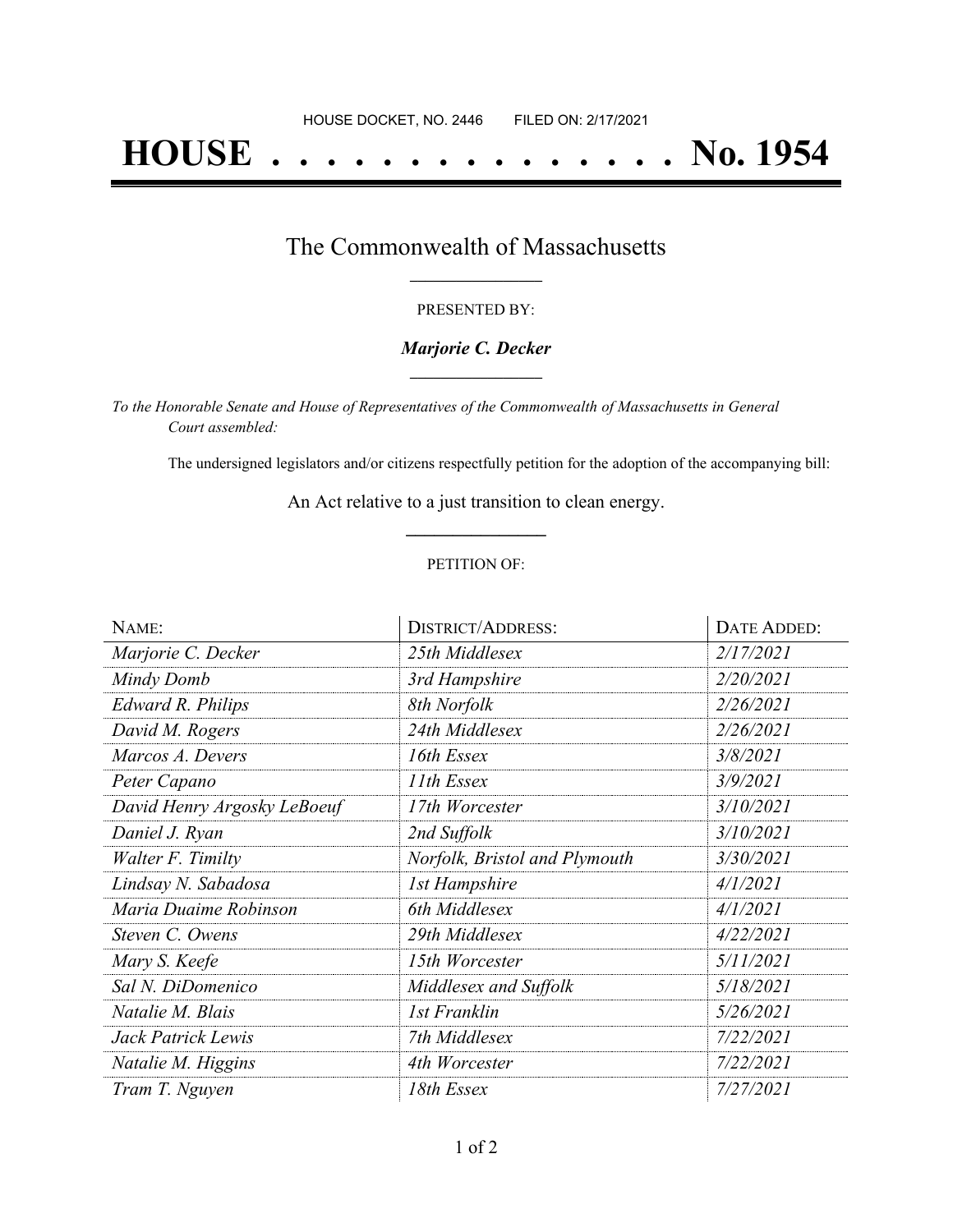| Vanna Howard     | 17th Middlesex | 9/6/2021  |
|------------------|----------------|-----------|
| Tommy Vitolo     | 15th Norfolk   | 12/6/2021 |
| Nika C. Elugardo | 15th Suffolk   | 1/6/2022  |
| Mike Connolly    | 26th Middlesex | 1/13/2022 |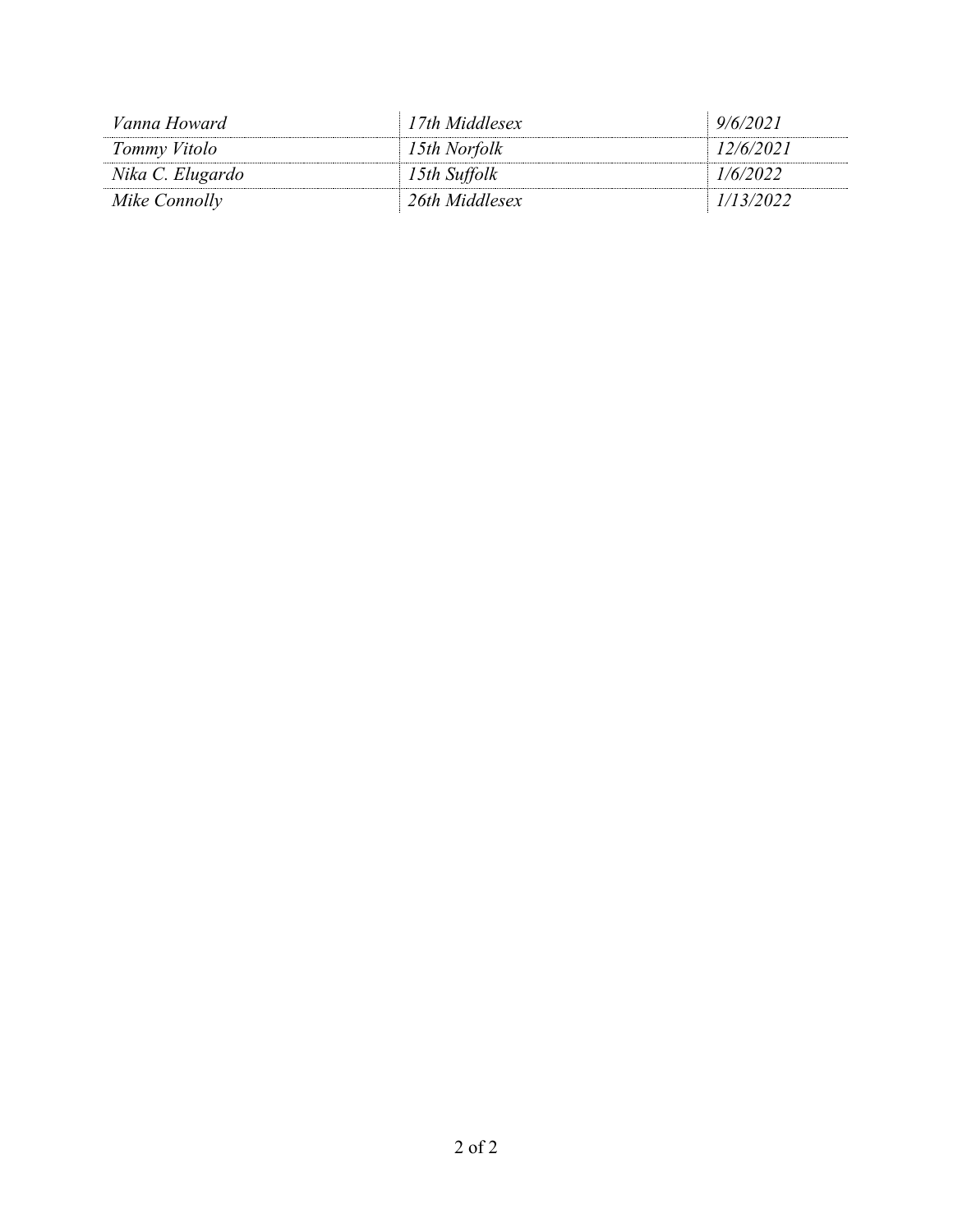#### HOUSE DOCKET, NO. 2446 FILED ON: 2/17/2021

## **HOUSE . . . . . . . . . . . . . . . No. 1954**

By Ms. Decker of Cambridge, a petition (accompanied by bill, House, No. 1954) of Marjorie C. Decker and others for legislation to establish a just transition to clean energy office within the Department of Career Services of the Executive Office of Labor and Workforce Development. Labor and Workforce Development.

## The Commonwealth of Massachusetts

**In the One Hundred and Ninety-Second General Court (2021-2022) \_\_\_\_\_\_\_\_\_\_\_\_\_\_\_**

**\_\_\_\_\_\_\_\_\_\_\_\_\_\_\_**

An Act relative to a just transition to clean energy.

Be it enacted by the Senate and House of Representatives in General Court assembled, and by the authority *of the same, as follows:*

1 SECTION 1. Chapter 23 of the General Laws, as appearing in the 2018 edition, is hereby

2 amended by adding the following section:-

3 Section 26. Just Transition to Clean Energy

 (a) In the department of career services, within the executive office of labor and workforce development, there shall be a just transition office. The office shall ensure that workers employed in the energy sector who are displaced due to efforts by the commonwealth or the private sector to reduce greenhouse gas emissions or transition from fossil fuels to clean energy have immediate access to employment and training opportunities in clean energy industries and related fields. The just transition office shall also work with clean energy businesses to ensure they act as responsible employers to further the commonwealth's workforce and economic development goals. The just transition office shall also work to increase access to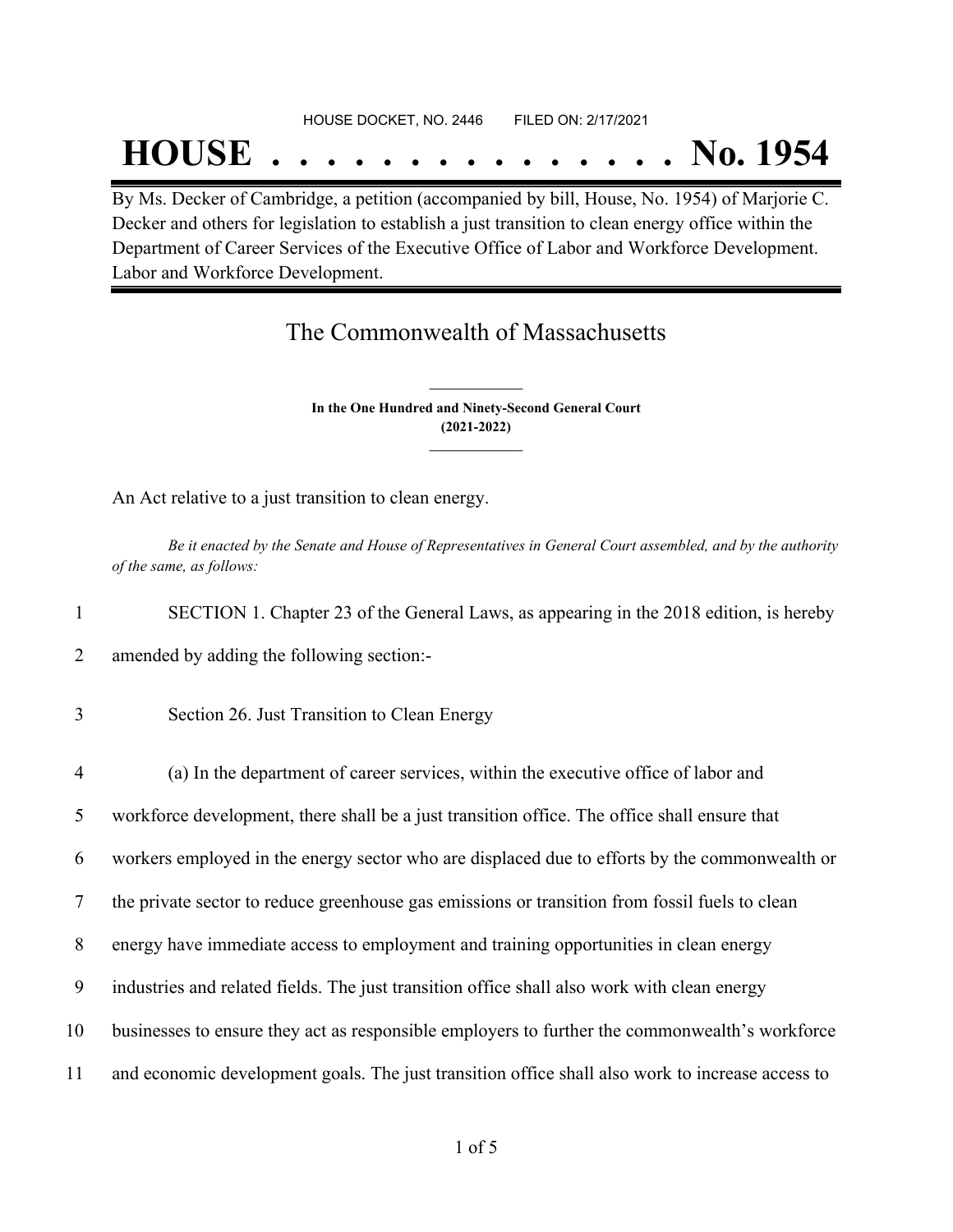employment and training opportunities in clean energy industries and related fields for residents of environmental justice communities.

 (b) The secretary of labor and workforce development shall appoint the director of the office.

 (c) Within the office there shall be a just transition advisory committee consisting of: (1) the director of the office; (2) the secretary of labor and workforce development and the commissioner of the department of energy resources, or their designees; (3) the director of the office of clean energy equity in the executive office of energy and environmental affairs; (4) a representative of employers in the gas utility sector appointed by the governor; (5) a representative of employers in the electric power generation sector appointed by the governor; (6) a representative of employers in the renewable electricity sector appointed by the governor; (7) a representative of employers in the energy efficiency sector appointed by the governor; (8) a representative of employers in the clean transportation sector appointed by the governor; (9) a representative of employers in the clean heating sector appointed by the governor; (10) a representative of employees in the gas utility sector appointed by the president of the Massachusetts AFL-CIO; (11) a representative of employees in the electric power generation 28 sector appointed by the president of the Massachusetts AFL-CIO; (12) two representatives of employees in the clean energy sector appointed by the president of the Massachusetts AFL-CIO; (13) a representative of employees in the transportation sector appointed by the president of the Massachusetts AFL-CIO; (14) the president of the Massachusetts Building Trades Council or a designee, and (15) two representative of environmental justice communities appointed by the director of the office of clean energy equity.

of 5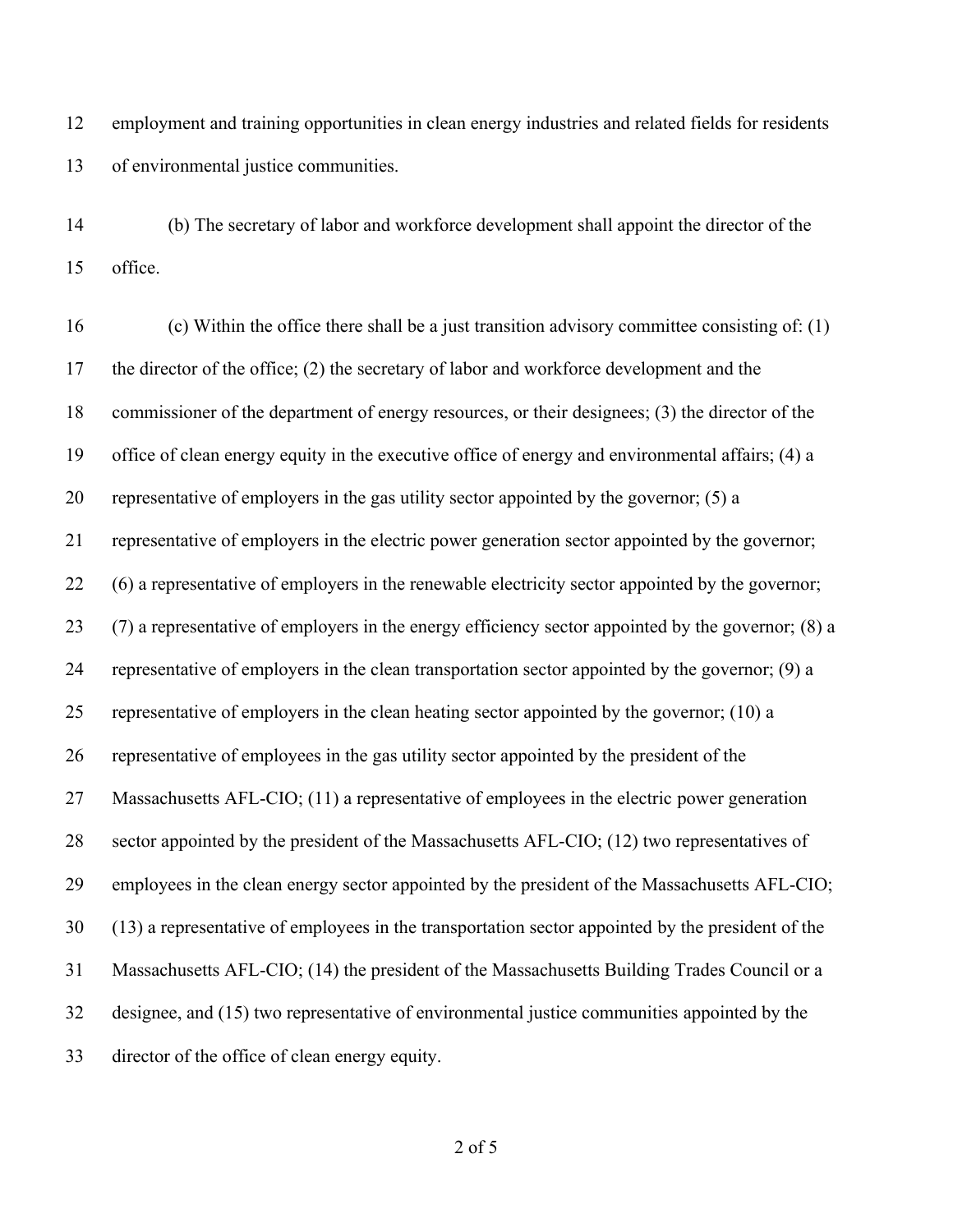(d) The committee shall be tasked with developing a just transition plan for the energy sector that identifies workers currently employed in the sector by industry, trade, and job classification, and contains relevant information including, but not limited to, current wage and benefit packages and current licensing, certification and training requirements. The committee, through the just transition plan, shall recommend education and training programs to enhance re- employment opportunities within the energy sector, and services to support dislocated workers displaced from jobs within the energy sector as a result of emissions-reducing policies and advancements in clean energy technology. The just transition plan shall also recommend actions to increase opportunities for residents of environmental justice communities to work in clean energy industries.

(e) The just transition plan shall include provisions to:

 (1) Administer climate adjustment assistance benefits that are similar in type, amount, and duration to federal Trade Adjustment Assistance Benefits available pursuant to 20 CFR 617.20–617.49;

 (2) Educate dislocated workers, in collaboration with employers of dislocated workers and relevant labor unions, on re-employment or training opportunities, and how to apply for climate adjustment assistance benefits;

 (3) Provide training, cross-training, and re-training to workers displaced by gas infrastructure loss in the commonwealth's local distribution companies and related businesses;

 (4) Address the workforce development challenges of the fossil fuel energy sector's shrinking workforce over the course of the commonwealth's 25-year transition to a clean energy economy;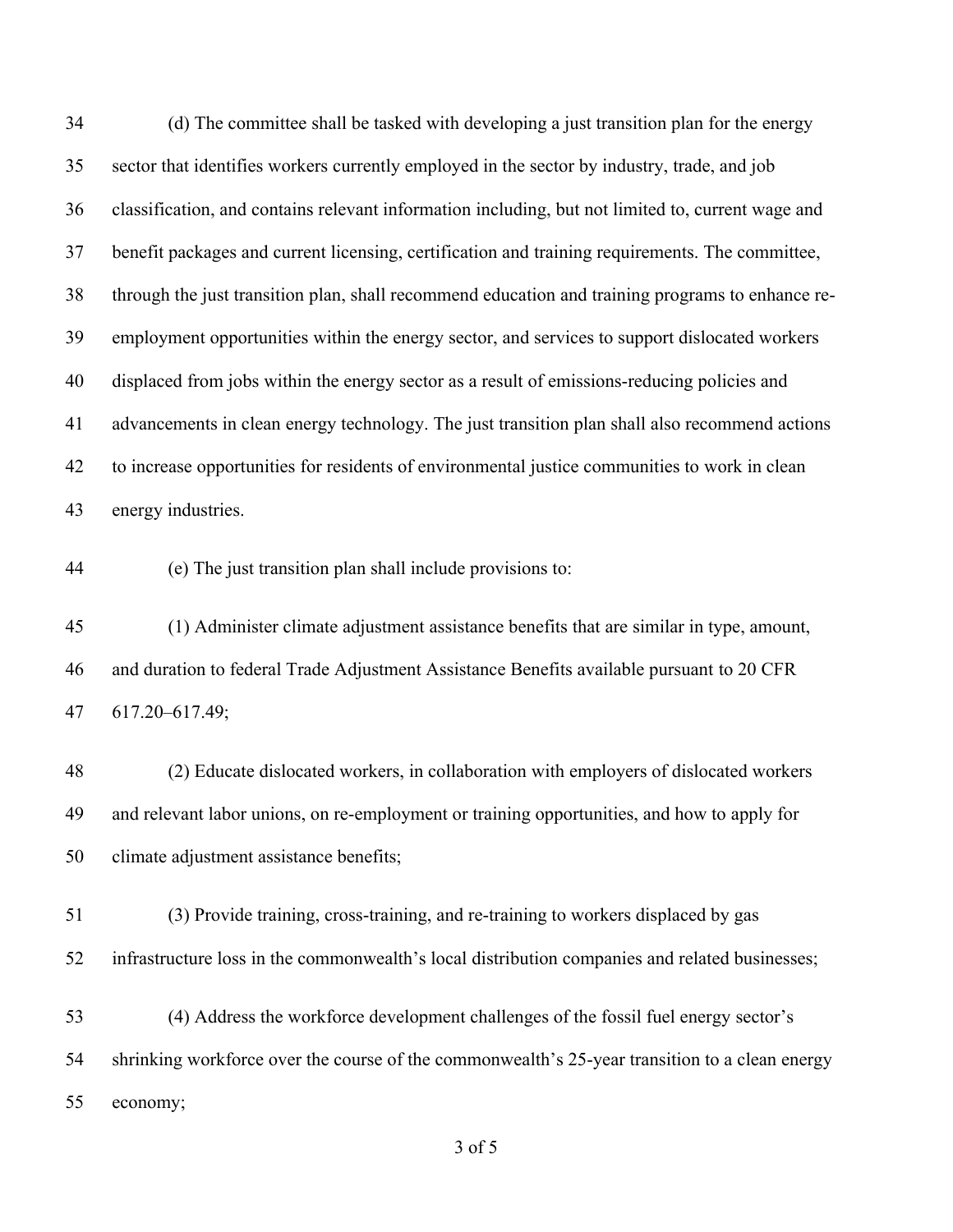(5) Incentivize the hiring of displaced energy sector workers with utilities, clean energy industries, and related industries;

 (6) Work with the Massachusetts Clean Energy Center to ensure that training and employment opportunities for displaced energy sector workers are included in their initiatives, incentives, funding opportunities, and projects;

 (7) Work with the department of public utilities and other agencies regulating the energy sector within the commonwealth to coordinate just transition initiatives, complementing the other regulatory priorities of those agencies;

 (8) Establish a fund to implement the just transition plan and its components, including potential sources for sustainable short-term and long-term funding;

 (9) Develop requirements, including the submission of a workforce reduction plan, for energy sector employers that are closing a facility or significantly reducing their workforces as a result of efforts by the commonwealth or the private sector to reduce greenhouse gas emissions or transition from fossil fuels to clean energy; and

 (10) Increase access to employment and training opportunities in clean energy industries and related fields for residents of environmental justice communities.

 (f) Employers described in paragraph (9) of subsection (e) shall submit a workforce reduction plan to the office. Workforce reduction plans shall be subject to section 10 of chapter 66 and shall include:

(1) The reasons for the workforce reduction or facility closure;

of 5